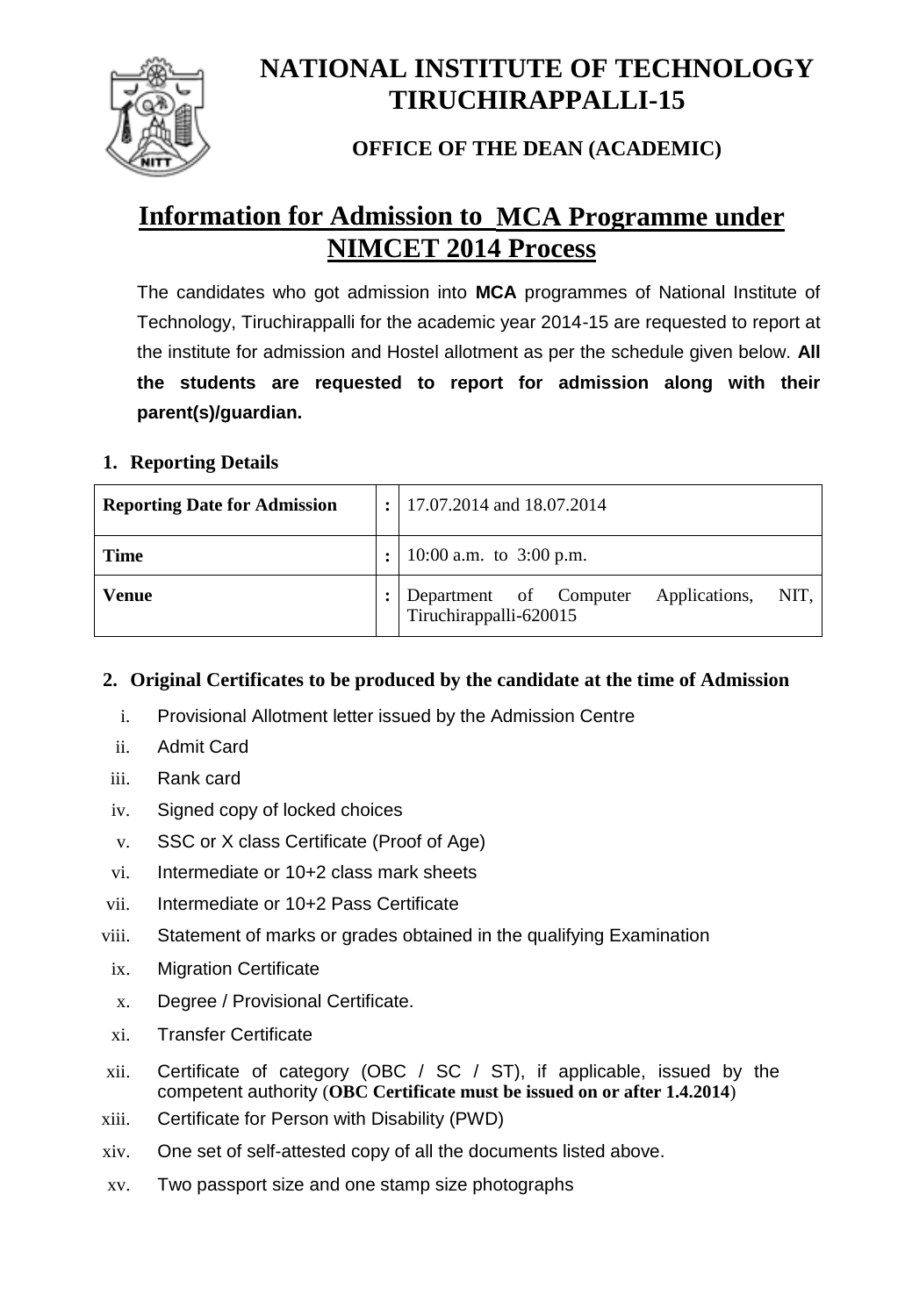# **Note:**

- *Class work commence from 06.08.2014*
- *If any certificate is in languages other than Hindi or English, true copy of the same in English version is to be produced.*
- *The originals and attested copies will be retained by the Institute. Candidates are instructed to keep sufficient number of Photostat copies of the original documents submitted.*
	- a. Those candidates who have appeared for final semester/year examination, provisional admission is permitted provided their final marks are made available on or before 15<sup>th</sup> September, 2014.
	- b. Any candidate admitted provisionally shall produce the provisional/degree certificate and all mark lists in original on or before  $15<sup>th</sup>$  September, 2014. Else, their admission shall stand cancelled automatically. For such candidates refund will be made as per the applicable institute norms.

#### **3. Fee to be paid at the time of Admission (For details refer Annexure-I)**

#### **a. Institute Fees**

| <b>Open / OBC Candidates</b> | <b>Rs.</b> 33,300/- (Rs.43,300 – Rs.10,000 <sup>+</sup> ) drawn in<br>favour of "The Director, NIT, Tiruchirappalli",<br>payable at Tiruchirappalli |
|------------------------------|-----------------------------------------------------------------------------------------------------------------------------------------------------|
|                              |                                                                                                                                                     |

Paid at the time of reporting

## **b. Hostel Fee and admission**

The Hostel admission will be done only from **04.08.2014** onwards. So the candidates are advised **NOT** to bring any belongings during admissions (that is, during 17.07.2014 and 18.07.2014). All those who seek admission in the hostels are requested to bring a separate DD drawn in favour of "**The Chief Warden, NIT, Tiruchirappalli** ", payable at Tiruchirappalli for a sum of **Rs. 21,800**/- towards the Hostel and mess fees. **The hostel fee will be collected from 04.08.2014** onwards.

#### **4. General Information**

- i. **Hostel Facilities:** Separate Hostel facilities are available for boys and girls.
- ii. **Banking facility:** State Bank of India (SBI) branch is functioning in NIT,Trichy (NITT), Campus. (Bank Branch Code: 1617). ATM facilities are also available.
- iii. **Location of the Institute**: Tiruchirappalli is well connected by Air, Rail and Road network. NITT is situated in a place called "THUVAKUDI" on the northern side of the Tiruchirappalli - Thanjavur road, 20 Kms away from Tiruchirappalli junction. Tiruchirappalli junction is one of the important Railway junctions of Southern Railways.
- iv. **Reaching NITT Campus**: All mofussil buses plying between Tiruchirappalli Central Bus Stand and Thanjavur, stop at NITT Main Gate. (Tiruchirappalli Central Bus Stand is about half a KM from Tiruchirappalli Railway Junction).
- v. Town Bus No. 128 from Tiruchirappalli Central Bus Stand to Thuvakudi stops at NITT (REC) Main Gate.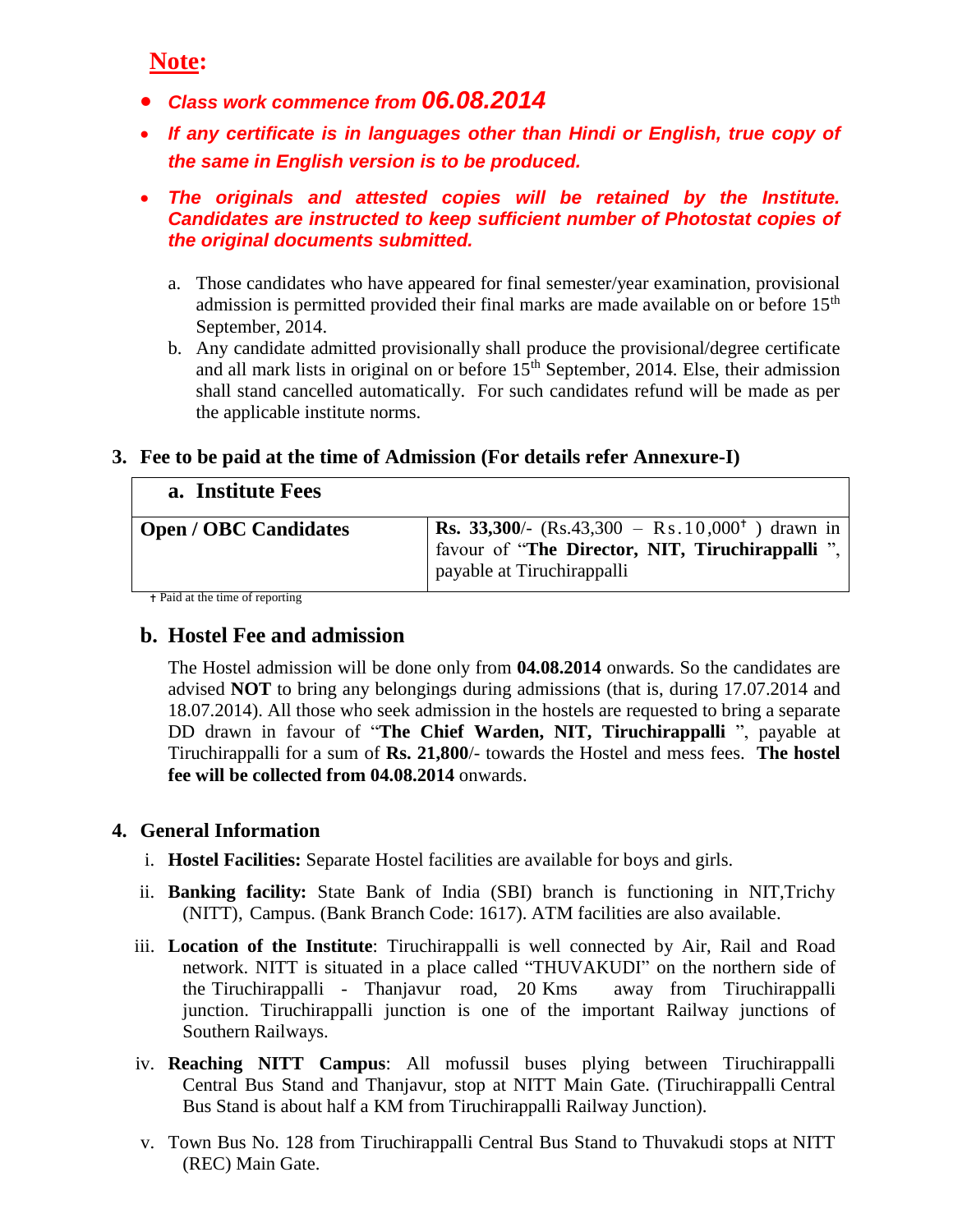- **A number of private Taxis, Call Taxis are available nearby Tiruchirappalli Junction and Central Bus Stand. The approximate Call Taxi fare from Tiruchirappalli Railway Station to NITT Main Building will be about Rs.450/-**
- **If you are getting down at Main Guard Gate (Commercial Centre of Tiruchirappalli), number of town buses ply between Main guard Gate and Thuvakudi.**

#### **5. Dress Code**

| <b>Boys</b>  | All the boy students should come with formal dress to the class<br>rooms & computer labs, preferably full pant and shirt. Wearing<br>T-shirts and other informal dresses in the class rooms is strictly<br>prohibited.             |
|--------------|------------------------------------------------------------------------------------------------------------------------------------------------------------------------------------------------------------------------------------|
| <b>Girls</b> | All the girl students should come with formal dress to the class<br>rooms & computer labs, in Saree or Churidhar with Dupatta.<br>Wearing T-shirts and other informal dresses in the class rooms<br>& labs is strictly prohibited. |

#### **USE OF CELL PHONES / ELECTRONIC GADGETS IN THE ACADEMIC PREMISES IS STRICTLY PROHIBITED**

#### **6. Contact Address**

| <b>Director</b>      | Dr. S. Sundarrajan<br>Director<br>National Institute of Technology,<br>Tiruchirappalli - 620 015.<br>Phone No: +91 431 2503002<br>Fax No: $+91$ 431 2500133 |
|----------------------|-------------------------------------------------------------------------------------------------------------------------------------------------------------|
| <b>Chairperson-</b>  | Dr. S. Nickolas                                                                                                                                             |
| <b>PG</b> Admissions | Head of the Department/MCA<br>Phone: $+914312503731/3730$                                                                                                   |

## **7. Hostel Accommodation will be made available only from 04.08.2014**

# **8. Class work will commence on : 06.08.2014**

**Dean (Academic)** Director